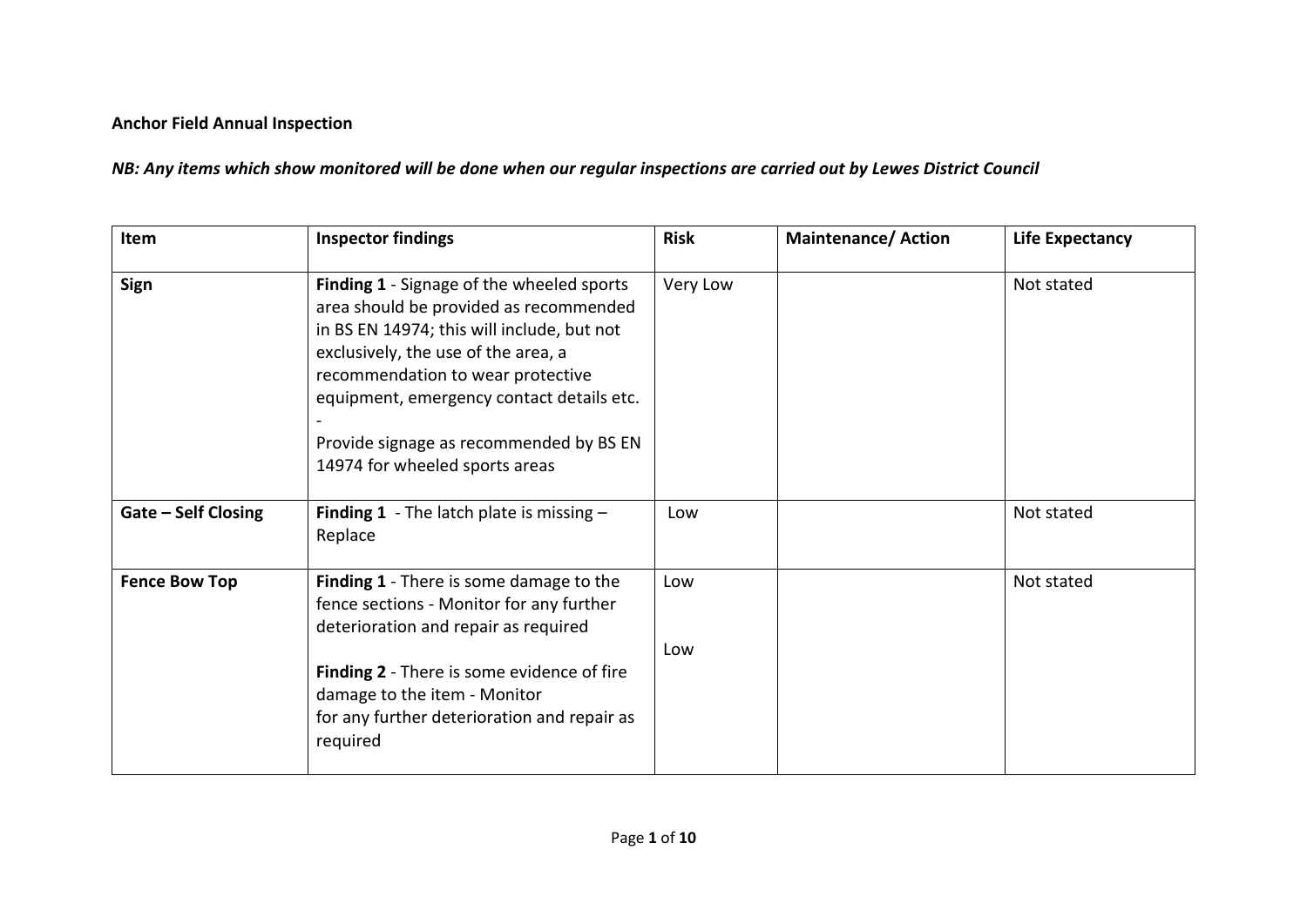| <b>Perch Seat</b>   | <b>Finding 1</b> – Parts of the timber are rough or<br>splintered - Remove all sharp edges                                                                                                         | Low    | Request the Parish Council<br>Contractor smooth the<br>sharp edges | Not stated    |
|---------------------|----------------------------------------------------------------------------------------------------------------------------------------------------------------------------------------------------|--------|--------------------------------------------------------------------|---------------|
| <b>Litter Bin</b>   | Finding $1$ – There is some damage to the<br>item - Monitor for any further<br>deterioration                                                                                                       | Low    |                                                                    | Not stated    |
| <b>Site General</b> | Finding 1 - There are gaps opening<br>between the surfacing and the edging<br>surround or between the joints in the<br>surfacing - Monitor for any further<br>deterioration and repair as required | Low    |                                                                    |               |
|                     | Finding 2 - Unauthorised general waste has<br>been left on site - Arrange removal of<br>waste from site                                                                                            | Low    | This has been completed                                            |               |
|                     | <b>Finding 3</b> $-$ There is some graffiti present<br>on the skate park - Remove graffiti                                                                                                         | Low    | This has been actioned                                             |               |
| <b>Quarter Pipe</b> | <b>Finding 1</b> – There are some fixings missing<br>on the item - Replace missing fixings                                                                                                         | Medium | This has been actioned                                             | $3 - 5$ Years |
|                     | Finding $2$ – There is some damage to the<br>barrier sections - Monitor for any further<br>deterioration and repair as required                                                                    | Low    |                                                                    |               |
|                     | Finding 3 - The gap between the underside<br>of the barrier and the                                                                                                                                | Low    |                                                                    |               |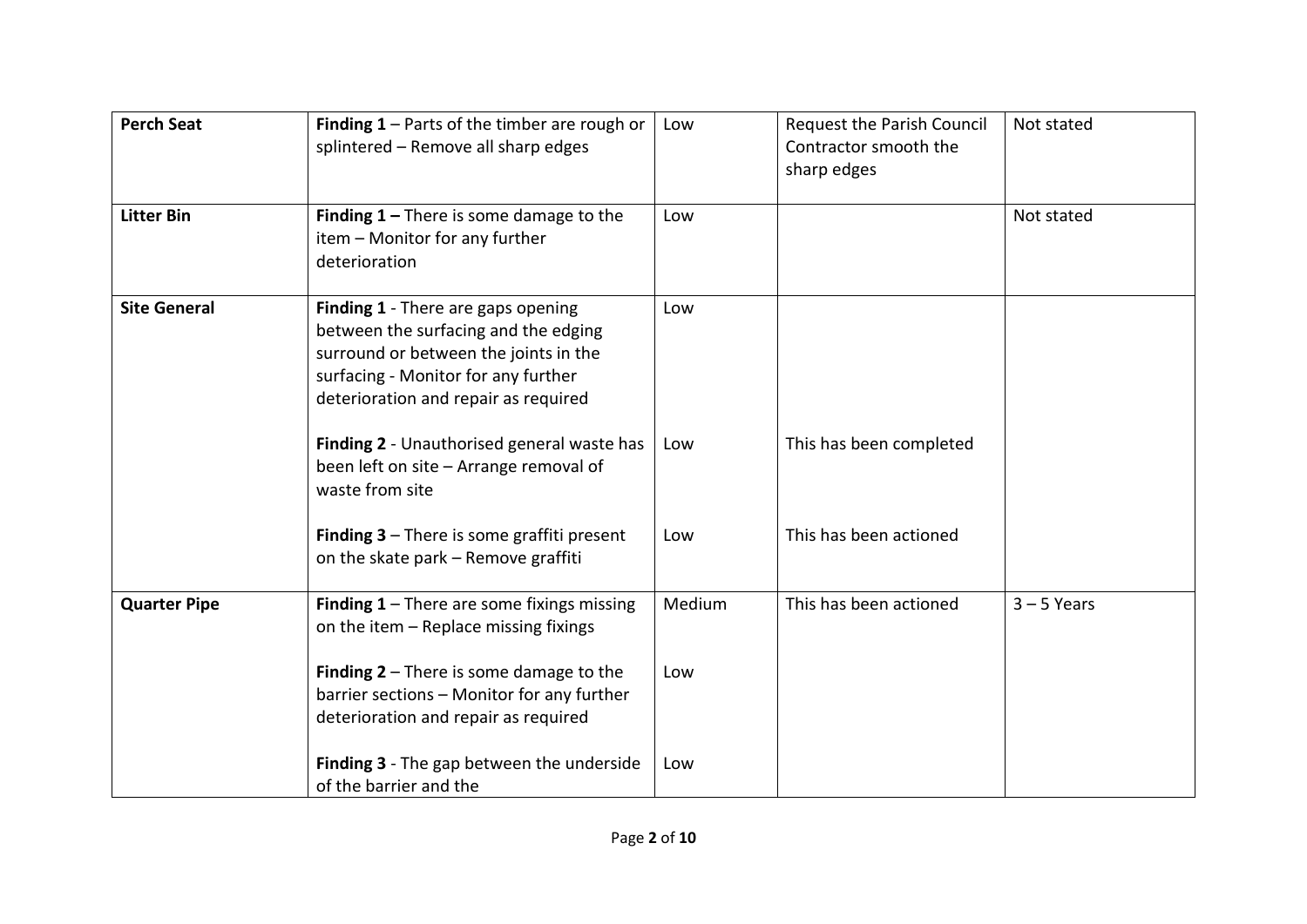|                   | platform is in excess of 60mm and fails the<br>requirements of BS EN 14974 - Monitor -<br>No remedial work recommended<br>Finding 4 - The height of the barrier is less<br>than 1200mm and fails the requirements of<br>BS EN 14974 - Monitor - No remedial work<br>Recommended                                                                                                                                                                                                                                                                                                                      |                                      |                                   |               |
|-------------------|------------------------------------------------------------------------------------------------------------------------------------------------------------------------------------------------------------------------------------------------------------------------------------------------------------------------------------------------------------------------------------------------------------------------------------------------------------------------------------------------------------------------------------------------------------------------------------------------------|--------------------------------------|-----------------------------------|---------------|
| <b>Fun Box</b>    | Finding 1 - There is `123456a\XCVBN the<br>level of the rolling surface in excess of<br>3mm and the item fails the requirements<br>of BSEN 14974 Clause 5.1.2.3 - Monitor -<br>No remedial work<br>recommended<br><b>Finding 3</b> - A number of fixing(s) have<br>worked loose - Secure all loose fixings<br>Finding 4 - The paintwork on this item has<br>been damaged or worn exposing the metal<br>underneath which is rusting - Treat any<br>rusting components and repaint<br><b>Finding 5</b> $-$ The riding surface net to the<br>ramp is severely damaged - Repair all<br>damaged surfaces. | Medium<br>Medium<br>Medium<br>Medium | These items have been<br>actioned | $3 - 5$ Years |
| <b>Grind Rail</b> | <b>Finding 1</b> – This item is satisfactory – No<br>work required.                                                                                                                                                                                                                                                                                                                                                                                                                                                                                                                                  | Very Low                             |                                   | Not stated    |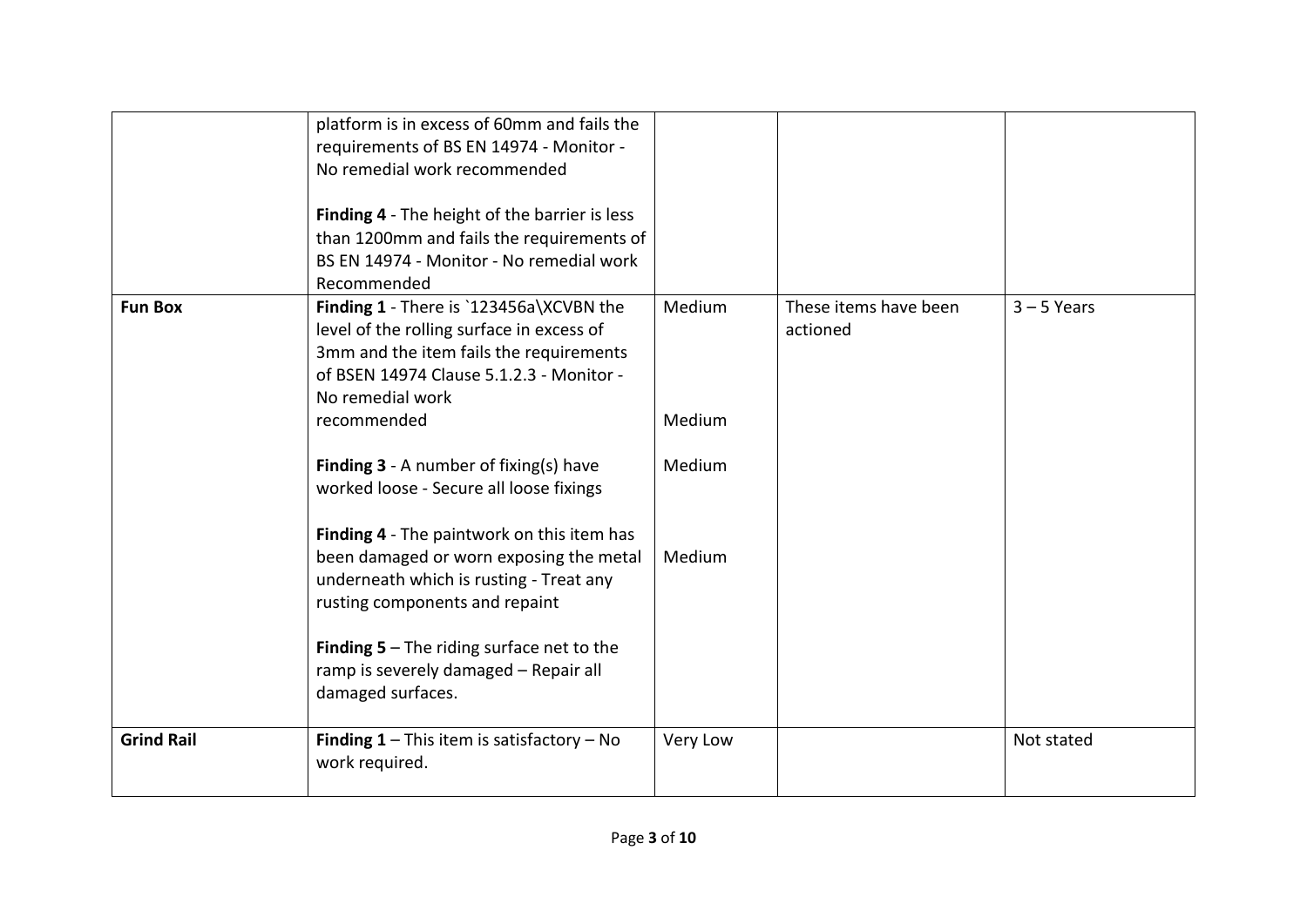| <b>Platform Bank</b><br><b>Freestyle Ramp</b> | Finding 1 - The paintwork on this item has<br>been damaged or worn exposing the metal<br>underneath which is rusting - Treat any<br>rusting components and repaint                            | Medium | This has been actioned | $3 - 5$ Years  |
|-----------------------------------------------|-----------------------------------------------------------------------------------------------------------------------------------------------------------------------------------------------|--------|------------------------|----------------|
|                                               | Finding 2 There is or are fixings missing on<br>the item - Replace all missing fixings                                                                                                        | Medium | This has been actioned |                |
|                                               | Finding 3 - There is some damage to the<br>barrier sections - Monitor for any further<br>deterioration and repair as required                                                                 | Low    |                        |                |
|                                               | Finding 4 - The gap between the underside<br>of the barrier and the platform is in excess<br>of 60mm and fails the requirements of<br>BS EN 14974 - Monitor - No remedial work<br>recommended | Low    |                        |                |
|                                               | <b>Finding 5</b> - The height of the barrier is less<br>than 1200mm and fails the requirements of<br>BS EN 14974 - Monitor - No remedial work<br>recommended                                  | Low    |                        |                |
| 1 Bay 2 Seat (Flat)                           | Finding 1 - There is algae or moss growth<br>on the surface resulting in slippery<br>conditions - Clean and treat appropriately                                                               | Low    |                        | $5 - 10$ Years |
|                                               | Finding 2 - The seats are too close to each<br>other as defined in BS EN                                                                                                                      | Low    |                        |                |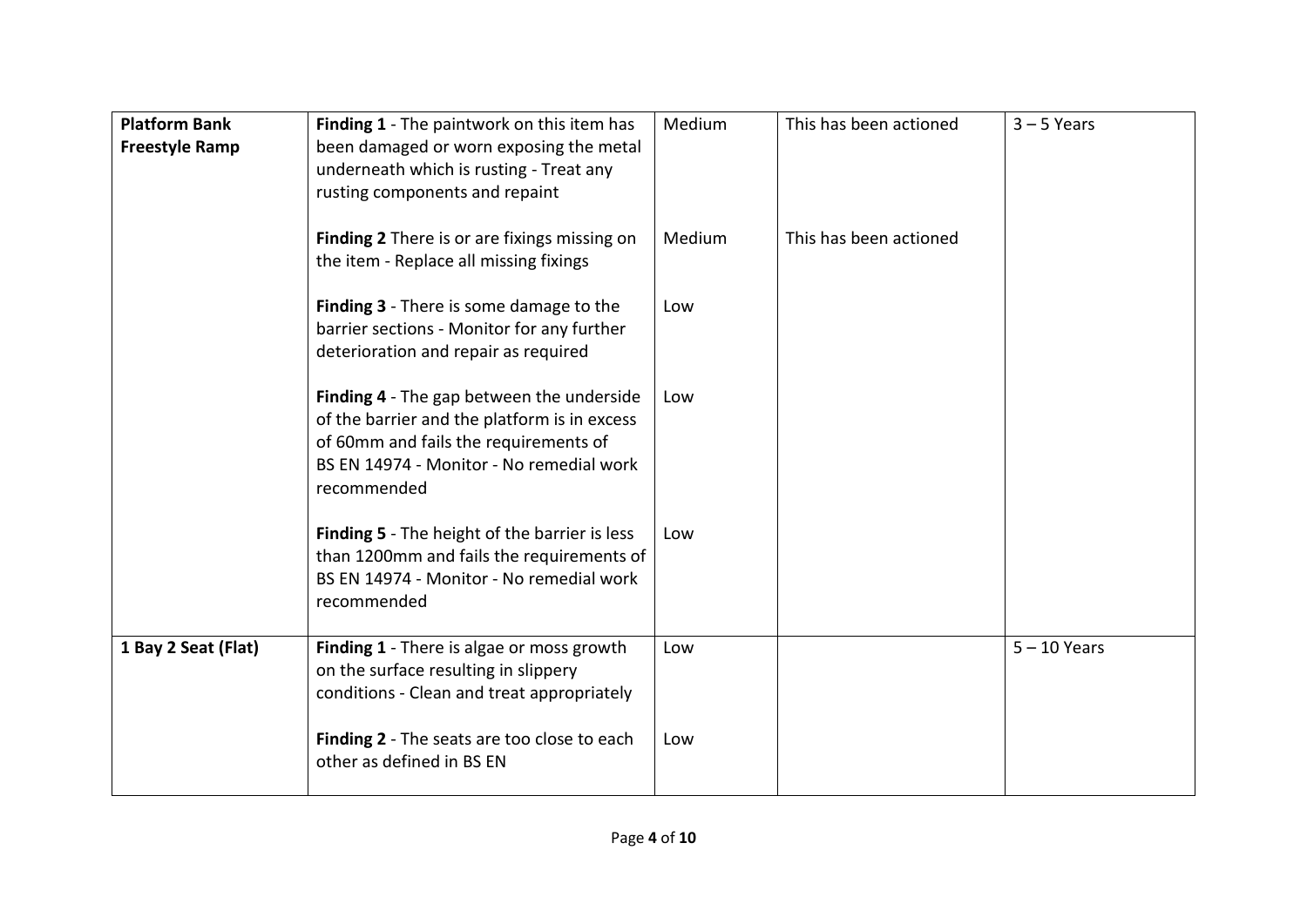| 1176 Part 2; this is a low risk failure and no    |     |  |
|---------------------------------------------------|-----|--|
| remedial action is required - Monitor - No        |     |  |
| remedial work recommended                         |     |  |
|                                                   |     |  |
|                                                   | Low |  |
| Finding 3 - The surfacing width under each        |     |  |
| seat is less than 1.75                            |     |  |
| metres and fails the requirements of BS EN        |     |  |
| 1176 Part 2 - Monitor - No remedial work          |     |  |
|                                                   |     |  |
| recommended                                       | Low |  |
|                                                   |     |  |
| Finding 4 - The chain openings are in             |     |  |
| excess of the 8.6mm as recommended by             |     |  |
| BS EN 1176 - Monitor - No remedial work           |     |  |
|                                                   |     |  |
| recommended                                       | Low |  |
|                                                   |     |  |
| <b>Finding 5</b> - There is some notable evidence |     |  |
| of chain wear - Monitor for any further           |     |  |
| deterioration and replace when 40% worn           | Low |  |
|                                                   |     |  |
|                                                   |     |  |
| Finding 6 - The seat has minor damage or          |     |  |
| wear - Monitor for any further                    |     |  |
| deterioration and replace as required             | Low |  |
|                                                   |     |  |
|                                                   |     |  |
| Finding 7 - The connecting links are              |     |  |
| damaged - Replace                                 | Low |  |
|                                                   |     |  |
| Finding 8 - The bushes are showing signs of       |     |  |
| wear - Monitor for any further                    |     |  |
|                                                   |     |  |
| deterioration and replace as required             | Low |  |
|                                                   |     |  |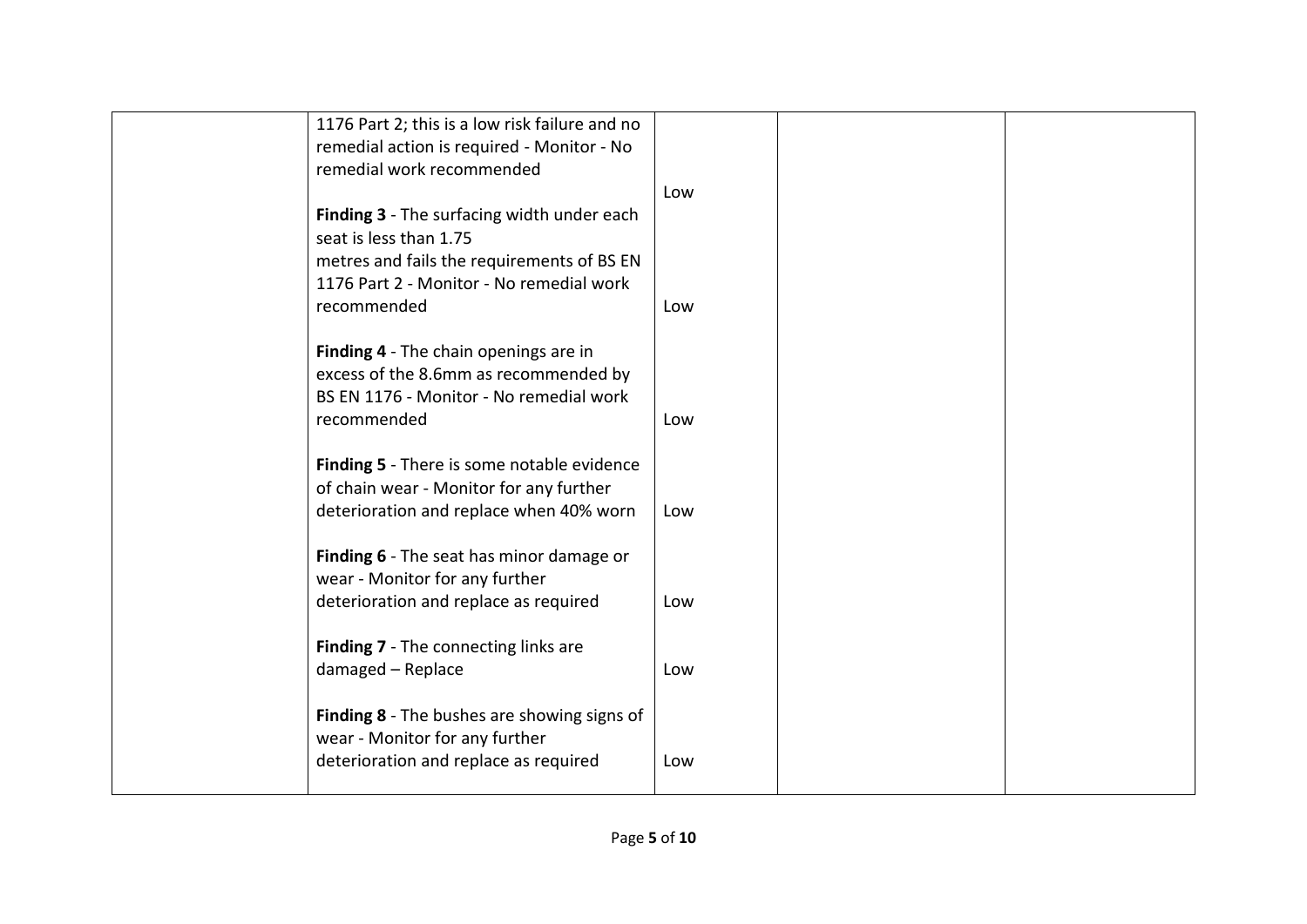|                            | Finding 9 - The paint is flaking off the<br>metalwork - Rub down and repaint                                                                                                                                                                                                                                                         |     |            |
|----------------------------|--------------------------------------------------------------------------------------------------------------------------------------------------------------------------------------------------------------------------------------------------------------------------------------------------------------------------------------|-----|------------|
| <b>Ancillary Items</b>     |                                                                                                                                                                                                                                                                                                                                      |     |            |
| Sign                       | Finding 1 - Signage of the wheeled sports<br>area should be provided as recommended<br>in BS EN 14974; this will include, but not<br>exclusively, the use of the area, a<br>recommendation to wear protective<br>equipment, emergency contact details -<br>Provide signage as recommended by BS EN<br>14974 for wheeled sports areas | Low | Not stated |
| <b>Gate - Self Closing</b> | <b>Finding 1</b> – The latch plate is missing –<br>Replace                                                                                                                                                                                                                                                                           | Low | Not stated |
| Fence - Bow Top            | Finding $1$ – There is some damage to the<br>fence sections - Monitor for any further<br>deterioration and repair as required<br>Finding 2 - There is some evidence of fire<br>damage to the item - Monitor for any<br>further deterioration and repair as<br>required                                                               | Low | Not stated |
| <b>Perch Seat</b>          | Finding $1$ – Parts of the timber are rough or<br>splintered - Remove all rough or sharp<br>edges                                                                                                                                                                                                                                    | Low | Not stated |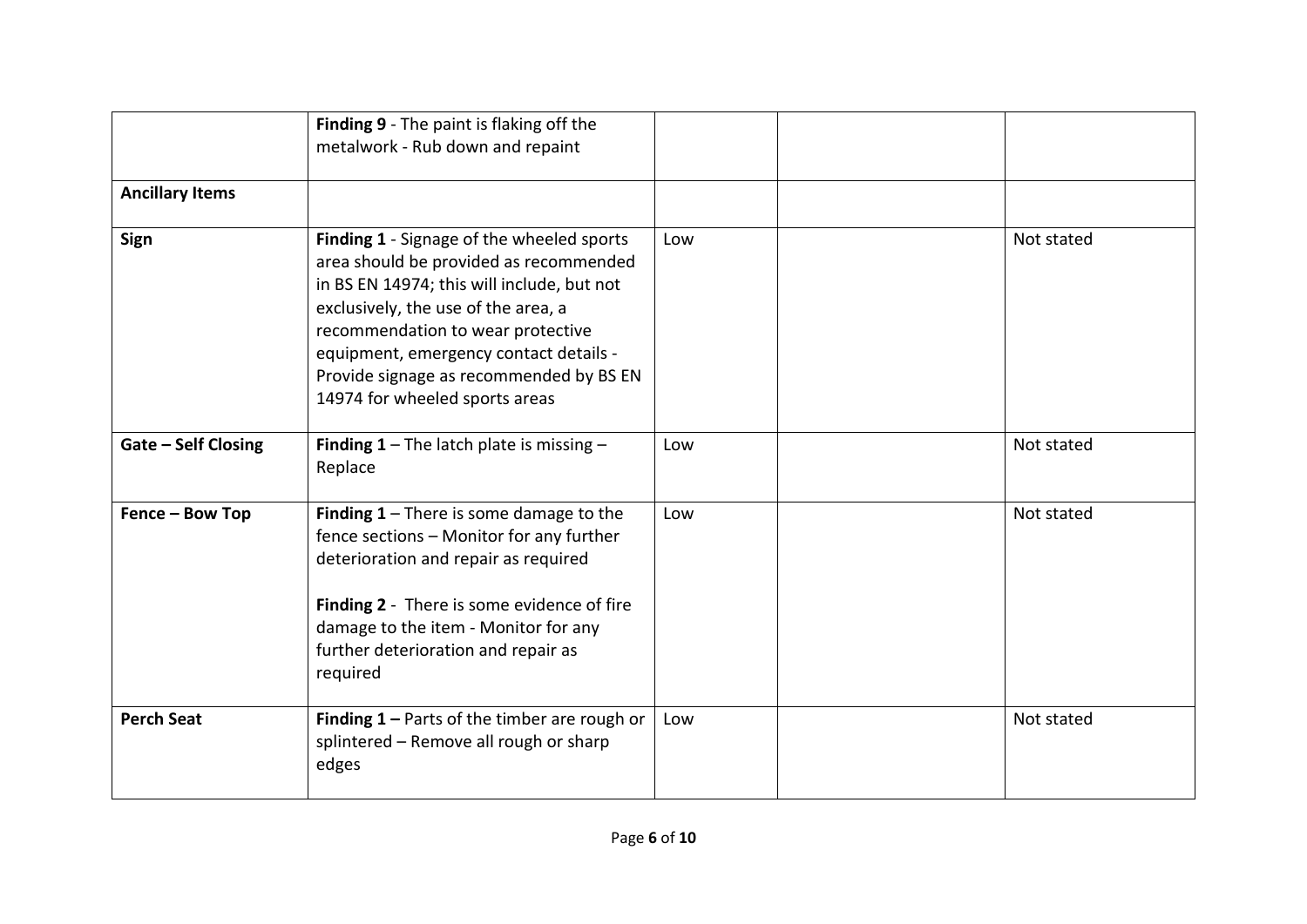| <b>Litter Bin</b>   | Finding $1$ – There is some evidence of<br>damage to the item - Monitor for any<br>further deterioration and repair as<br>required                                                                    | Low |                              | Not stated    |
|---------------------|-------------------------------------------------------------------------------------------------------------------------------------------------------------------------------------------------------|-----|------------------------------|---------------|
| <b>Site General</b> | Finding 1 - There are gaps opening<br>between the surfacing and the edging<br>surround or between the joints in the<br>surfacing - Monitor for any further<br>deterioration and repair as<br>Required | Low | This is all covered as above | $3 - 5$ Years |
|                     | <b>Finding 2</b> $-$ There is some graffiti present<br>on the skate park - Remove the graffiti                                                                                                        | Low |                              |               |
|                     | <b>Finding 3</b> $-$ There are fixings missing on the<br>item - Replace all fixings                                                                                                                   | Low |                              |               |
|                     | <b>Finding 4</b> - There is or are fixings missing<br>on the item - Replace all missing fixings                                                                                                       | Low |                              |               |
|                     | Finding 5 - The gap between the underside<br>of the barrier and the platform is in excess<br>of 60mm and fails the requirements<br>of BS EN 14974 - Monitor - No remedial<br>work recommended         | Low |                              |               |
|                     | <b>Finding 6</b> - The height of the barrier is less<br>than 1200mm and fails the requirements of                                                                                                     | Low |                              |               |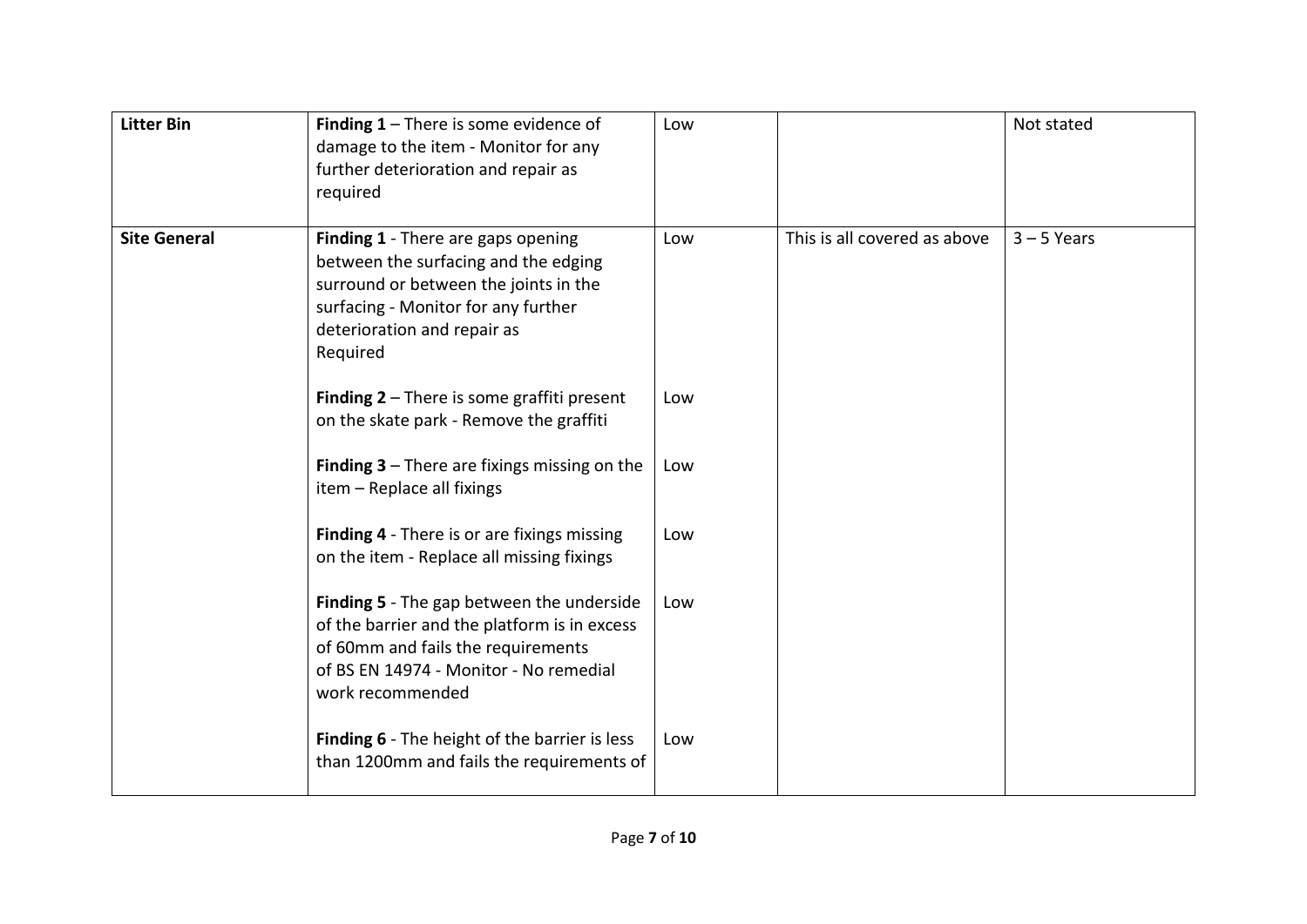|                                                         | BS EN 14974 - Monitor - No remedial work<br>recommended                                                                                                                                                  | Low    |                        |  |
|---------------------------------------------------------|----------------------------------------------------------------------------------------------------------------------------------------------------------------------------------------------------------|--------|------------------------|--|
|                                                         | <b>Finding 7</b> – There are fixings missing on the<br>item - Replace all missing fixings                                                                                                                | Low    |                        |  |
| <b>Wheeled Sports Fun</b><br><b>Box Freestyle Ramps</b> | <b>Finding 1</b> - $-$ There are fixings missing on<br>the item - Replace all missing fixings                                                                                                            | Low    |                        |  |
|                                                         | <b>Finding 2</b> $-$ There is a change in the level of<br>the rolling surface in excess of 3mm and<br>the items fail the requirements of BS EN<br>Clause 5.1.2.3- Monitor - No remedial<br>work required | Low    |                        |  |
|                                                         | <b>Finding 3</b> $-$ The riding surface next to the<br>ramp is severely damaged - Repair all<br>damaged surfaces                                                                                         | Medium | This has been actioned |  |
|                                                         | Finding $4$ – The paintwork on this item has<br>been damaged or worn exposing the metal<br>underneath which is rusting                                                                                   | Low    |                        |  |
|                                                         | <b>Finding 5</b> - There are fixings missing on the<br>item - Replace all missing fixings                                                                                                                | Low    |                        |  |
|                                                         | <b>Finding 6</b> $-$ There is some damage to the<br>barrier sections - Monitor for any further<br>deterioration and repair as required                                                                   | Low    |                        |  |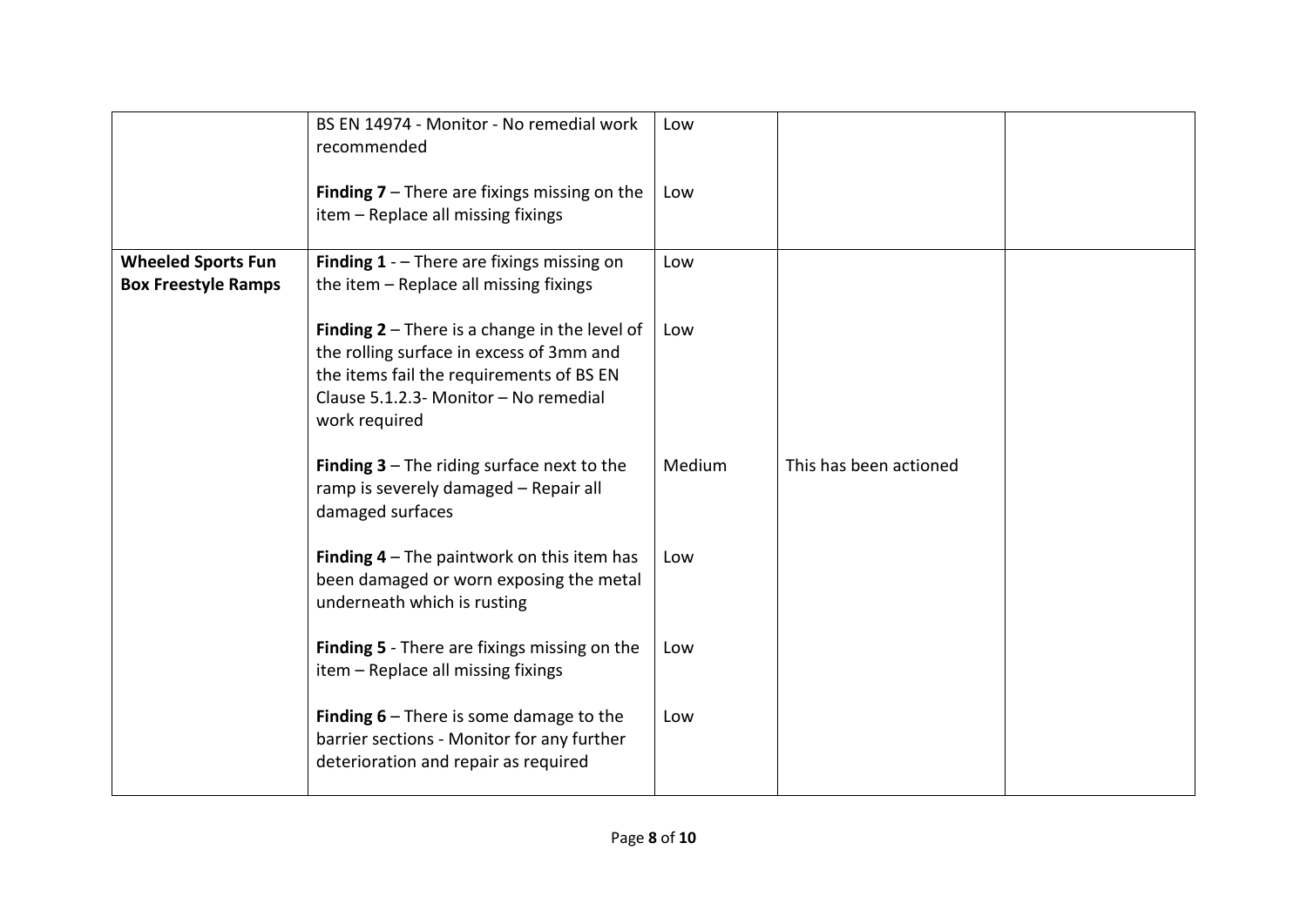|                             | Finding 7 - The gap between the underside<br>of the barrier and the platform is in excess<br>of 60mm and fails the requirements<br>of BS EN 14974 - Monitor - No remedial<br>work recommended                                 | Low        |                                                                                                 |            |
|-----------------------------|-------------------------------------------------------------------------------------------------------------------------------------------------------------------------------------------------------------------------------|------------|-------------------------------------------------------------------------------------------------|------------|
| Swings - Bay Seat<br>(Flat) | Finding 1 - There is algae or moss growth<br>on the surface resulting in slippery<br>conditions - Clean and treat appropriately<br>Finding 2 - The seats are too close to each<br>other as defined in BS EN 1176 Part 2; this | Low<br>Low | Request the Parish Council<br>Contractor remove the<br>algae/Moss<br>Request the Parish Council | Not stated |
|                             | is a low risk failure and no remedial action<br>is required                                                                                                                                                                   |            | Contractor investigate this<br>item and provide the work<br>carried out                         |            |
|                             | Finding 3 - The surfacing width under each<br>seat is less than 1.75 metres and fails the<br>requirements of BS EN 1176 Part 2 -<br>Monitor - No remedial work recommended                                                    | Low        |                                                                                                 |            |
|                             | Finding 4 - The chain openings are in<br>excess of the 8.6mm as recommended by<br>BS EN 1176 - Monitor - No remedial work<br>recommended                                                                                      | Low        |                                                                                                 |            |
|                             | Finding 5 - There is some notable evidence<br>of chain wear - Monitor for any further<br>deterioration and replace when 40% worn                                                                                              | Low        |                                                                                                 |            |